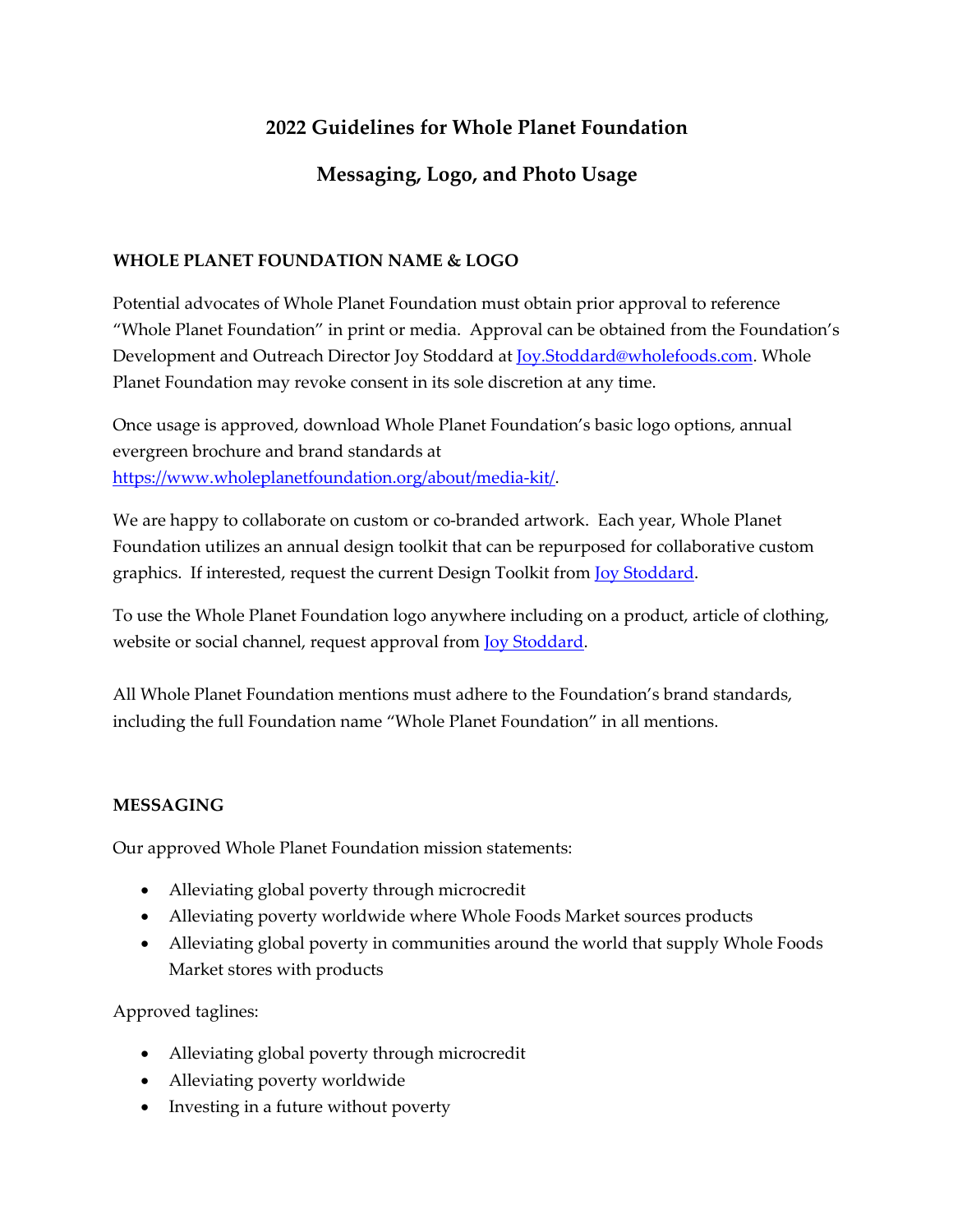- Power her potential
- Fund her future
- Creating opportunity around the globe
- Example of unapproved: "ending world poverty"

Website: wholeplanetfoundation.org

Whole Planet Foundation impact:

- Please utilize current Whole Planet Foundation metrics which can be found at https://www.wholeplanetfoundation.org/about/our-impact/ and are updated quarterly.
- These are up-to-date metrics by fiscal quarter, including total number of loan recipients, number of microentrepreneurs, average first loan size in the developing world, U.S. average first loan size, number of countries, number of projects, repayment rate, percent women clients, dollars authorized and disbursed, count of microfinance partners.

## **SOCIAL AND DIGITAL MESSAGING**

Whole Planet Foundation brand standards apply to all digital mentions and can be found at https://www.wholeplanetfoundation.org/about/media-kit/.

Hashtag: #WholePlanet #FundHerFuture

Whole Planet Foundation Social Media Channels/Tags:

• Instagram: @WholePlanet Twitter: @WholePlanet Facebook: @WholePlanetFoundation

Sample posts for specific channels exist and can be requested.

Relevant Whole Planet Foundation website links:

Get Involved: https://www.wholeplanetfoundation.org/get-involved/

Donate: https://www.wholeplanetfoundation.org/donate/

### **PHOTOS & VIDEOS**

### **Guidelines:**

• To utilize any Whole Planet Foundation photo or video, request approval from **Joy** Stoddard.